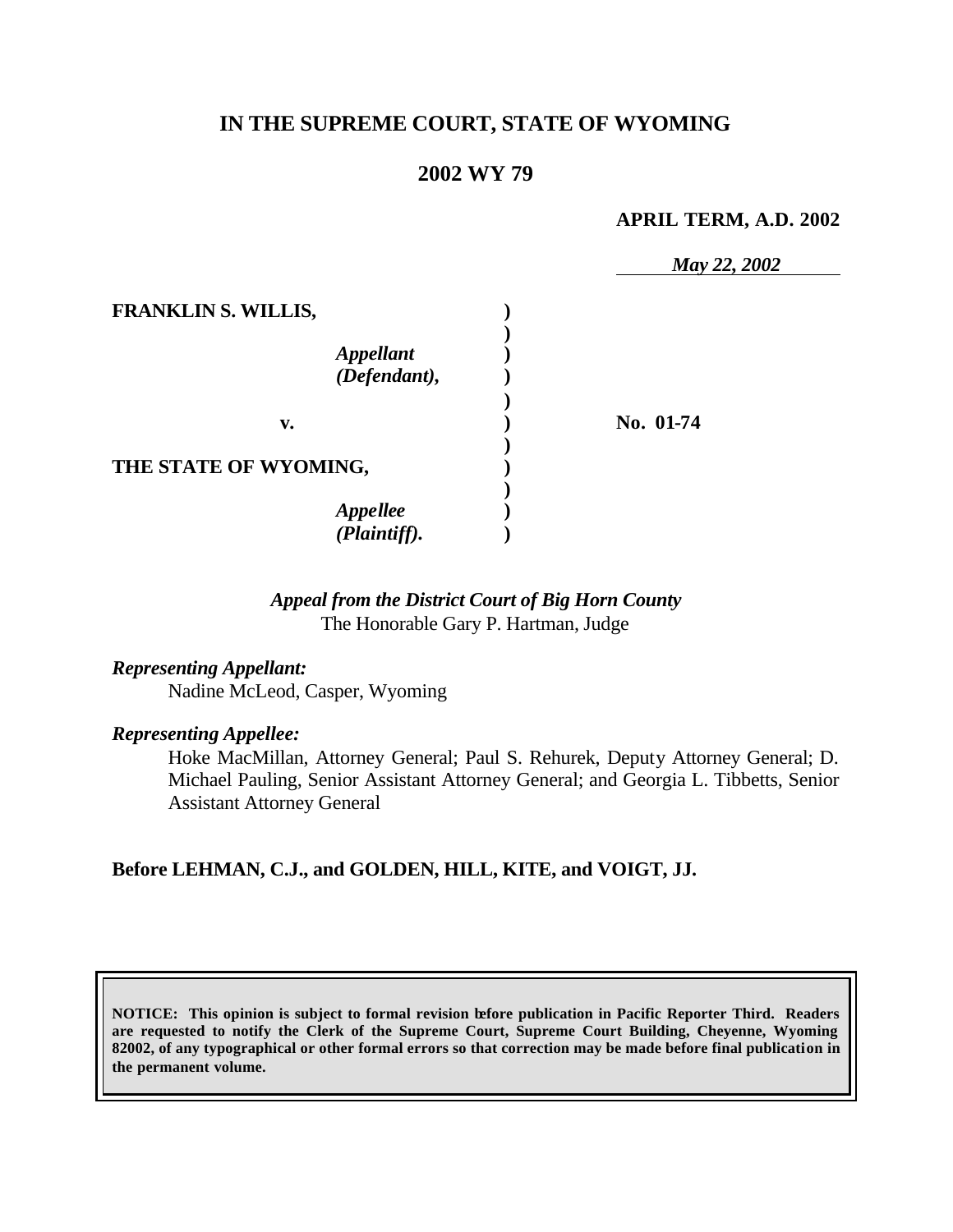KITE, Justice.

[¶1] Franklin Willis was convicted of felony larceny by a bailee under Wyo. Stat. Ann. § 6-3-402(b) (LexisNexis 2001) for selling three horses which were entrusted to his care. He appeals his judgment and sentence claiming insufficient evidence and certain evidentiary errors. Finding no error, we affirm.

#### **ISSUES**

[¶2] Mr. Willis presents the following issues for our review:

I.

Whether the evidence was insufficient to show a felonious taking as the appellant had an honest good faith belief that he had right and title to the property[.]

#### II.

Whether the Appellant was denied his right to a fair trial as [g]uaranteed by the Due Process Clause of the United States and the Wyoming Constitutions when the trial court erred by its refusal to allow the appellant to introduce evidence to show basis for appellant's belief that the horses had been given him by Sondeno.

#### III.

Whether the appellant was denied his right to a fair trial when the trial court erred by allowing hearsay testimony by the state to improperly impeach its own witness[.]

#### IV.

Whether the evidence [was] insufficient to find that the property sold on the date charged met the felony limit[.]

#### V.

Was the cumulative effect of the errors discussed above such that the appellant was denied his right to a fair trial[?]

The State of Wyoming phrases the issues as: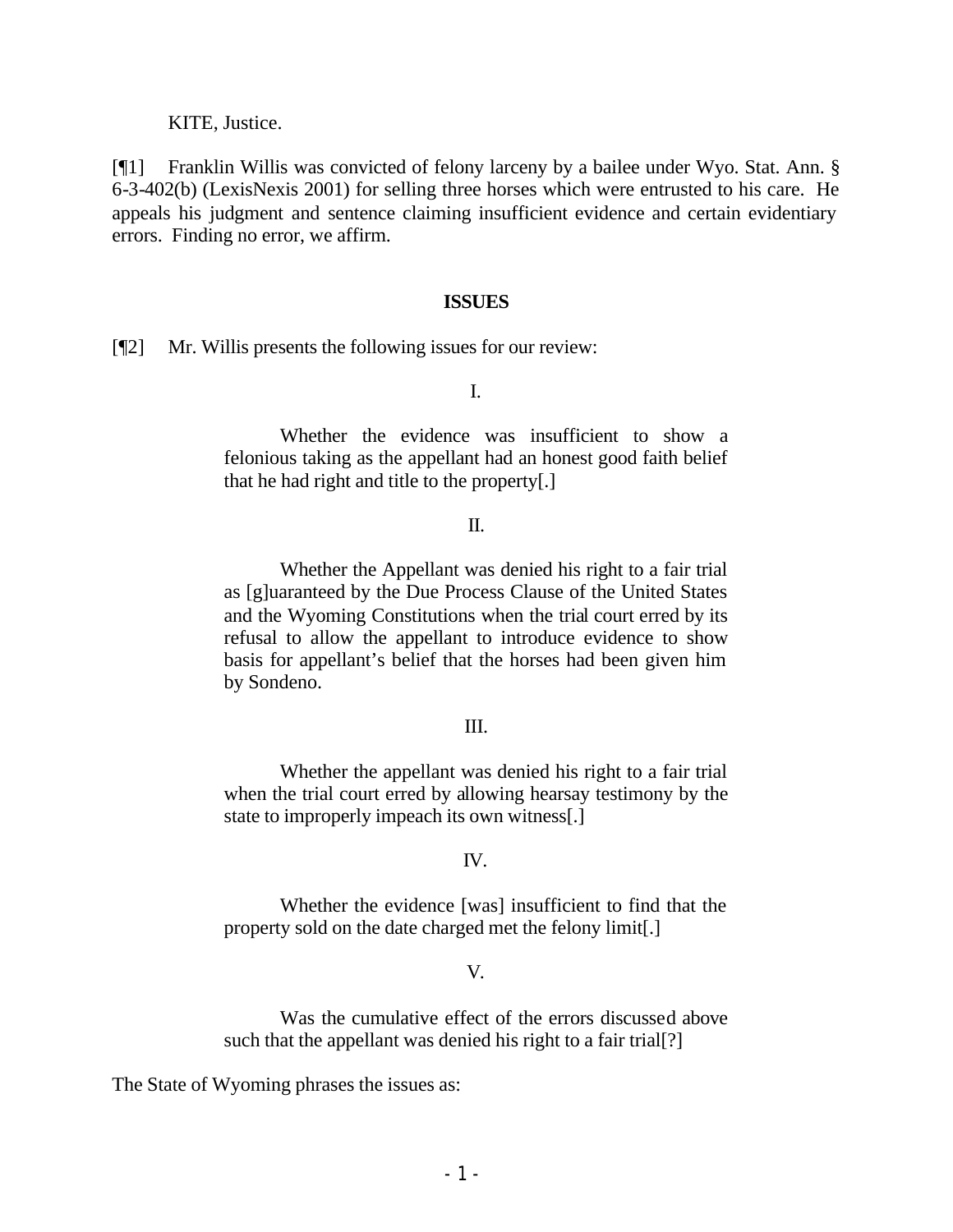I. Was sufficient evidence presented at trial to support Appellant's conviction?

II. Was Appellant denied a fair trial by the district court's evidentiary rulings?

### **FACTS**

[¶3] Mr. Willis and Kelly Sondeno initially met in the 1980s when they were both raising and racing thoroughbred horses. In June 1995, Ms. Sondeno experienced difficulties feeding and maintaining the horses she owned. As a result, Mr. Willis agreed to lend her \$6,500, to be repaid within a year. In lieu of interest on the executed promissory note, Ms. Sondeno gave Mr. Willis two geldings. Ms. Sondeno insists that, at the same time, they also entered into a lease agreement whereby Mr. Willis would care for several of her horses, breed them to his paint stallions, and keep the foals. Ms. Sondeno claims she sent several horses<sup>1</sup> to Mr. Willis, including the three mares that are the subject of Mr. Willis' criminal prosecution: Wears Like Iron, Miss Pitty Pat, and Hockey Jeans. Although he admitted he did not receive a bill of sale, Mr. Willis argues Ms. Sondeno gave all the horses to him because she could not afford to appropriately care for them.

[¶4] Over time, Ms. Sondeno made several trips to Mr. Willis' property to check on the horses. In January 1997, Mr. Willis notified her that one of the three mares passed away. In the summer of 1997, Ms. Sondeno went to check on her horses and noticed the other two mares were gone. Mr. Willis told her a veterinarian had put them down due to poor health. In February 1999, Ms. Sondeno became suspicious and did an inventory of the horses. She was able to find only eight. When she confronted Mr. Willis, he maintained he owned the horses.

[¶5] In May 1999, a search warrant was executed, and the Wyoming Livestock Board seized the eight remaining horses. An ensuing investigation revealed the three mares did not die as Mr. Willis previously stated but were sold by him for slaughter at the Billings Livestock Commission auction (the auction) on August 24, 1996. The investigation also disclosed Mr. Willis had listed himself as the owner of the horses and he had received a check from the sale in the amount of \$1,291.24.

[¶6] As a result of his sale of the three mares, Mr. Willis was charged with one count of felony larceny by a bailee under  $\S$  63-402(b), and he pleaded not guilty. A jury trial commenced on March 13, 2000, and he was convicted on March 14, 2000. The trial court sentenced him to five years' probation and ordered him to pay \$9,500 in restitution and \$100 to the crime victims' compensation account. He appeals from his judgment and sentence.

<sup>&</sup>lt;sup>1</sup> Ms. Sondeno claims she leased forty-seven horses to Mr. Willis.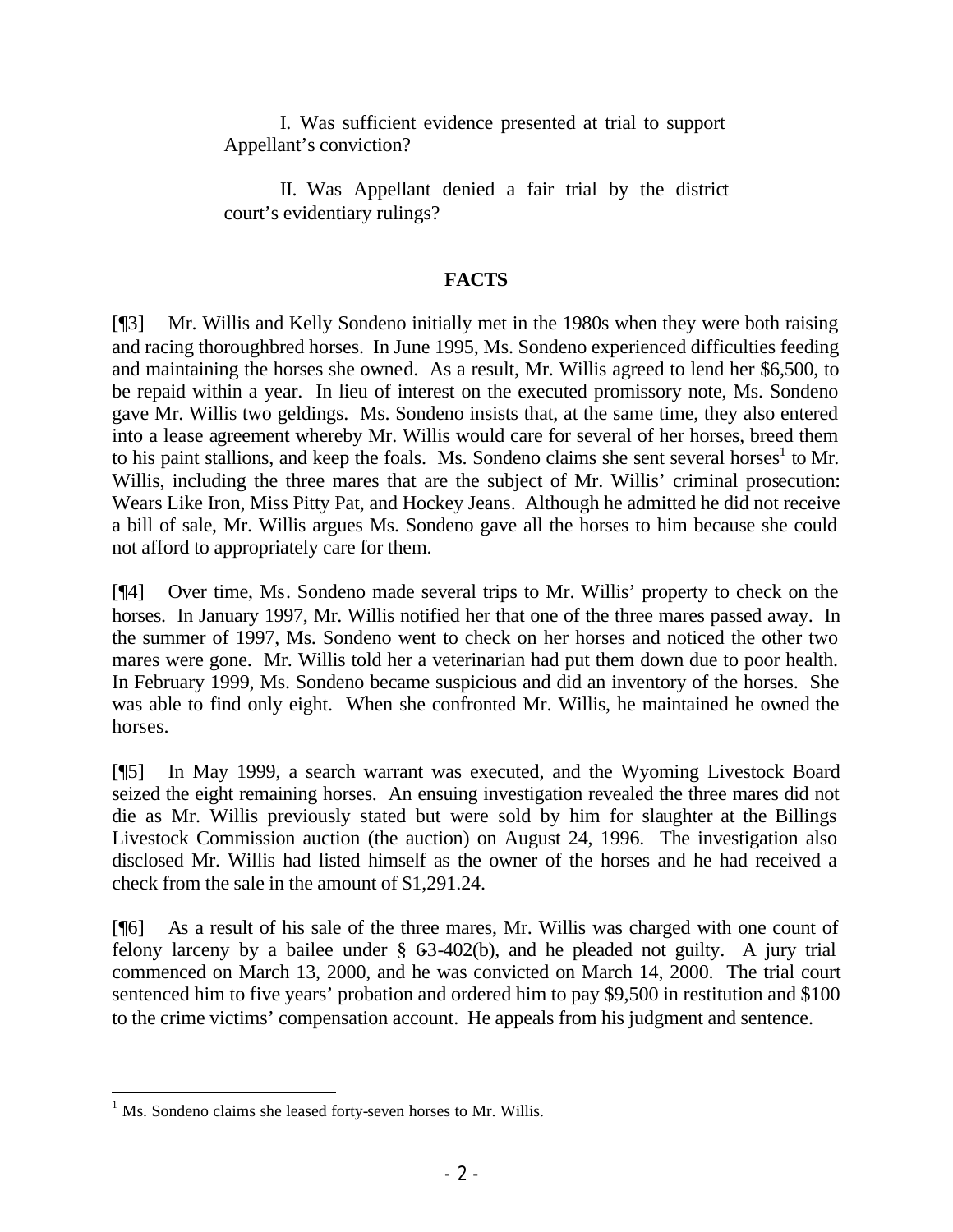### **DISCUSSION**

### **A. Sufficiency of the Evidence**

[¶7] Mr. Willis contends the state did not present sufficient evidence to support his conviction for felony larceny by a bailee. Specifically, he argues he had a good faith belief that Ms. Sondeno gave him ownership of the horses; therefore, he could not be guilty of the crime charged. He further asserts the state did not present sufficient evidence to establish the horses were worth \$500 or more, an element necessary to support his conviction. *See* Wyo. Stat. Ann. § 6-3-402(c)(i) (LexisNexis 2001).

[¶8] When addressing a claim that the evidence is insufficient to sustain the conviction for a crime, we apply the following standard:

> This Court assesses whether all the evidence which was presented is adequate enough to form the basis for a reasonable inference of guilt beyond a reasonable doubt to be drawn by a finder of fact when that evidence is viewed in the light most favorable to the State. We will not substitute our judgment for that of the jury when we are applying this rule; our only duty is to determine whether a quorum of reasonable and rational individuals would, or even could, have come to the same result as the jury actually did.

*Hodges v. State*, 904 P.2d 334, 339 (Wyo. 1995) (citation omitted); *see also Robinson v. State*, 11 P.3d 361, 368 (Wyo. 2000), *cert. denied*, 532 U.S. 980 (2001). This inquiry does not require a court to determine whether it believes that the evidence at the trial established guilt beyond a reasonable doubt. *Broom v. State*, 695 P.2d 640, 642 (Wyo. 1985). Rather, the relevant question is whether, after viewing the evidence in the light most favorable to the prosecution, any rational trier of fact could have found the essential elements of the crime beyond a reasonable doubt. *Id.* This standard gives the trier of fact the responsibility to fairly resolve conflicts in the testimony, weigh the evidence, and draw reasonable inferences from the facts. *Id.* "'Once a defendant has been found guilty of the crime charged, the factfinder's role as weigher of the evidence is preserved through a legal conclusion that upon judicial review all of the evidence is to be considered in the light most favorable to the prosecution.'" *Id.* (quoting *Jackson v. Virginia*, 443 U.S. 307, 319 (1979)).

[¶9] The evidence must be evaluated in the context of the elements of felony larceny by a bailee, which are set forth in § 6-3-402(b):

> (b) A bailee, a public servant as defined by W.S.  $65 101(a)(vi)$  or any person entrusted with the control, care or custody of any money or other property who, with intent to steal or to deprive the owner of the property, converts the property to his own or another's use is guilty of larceny.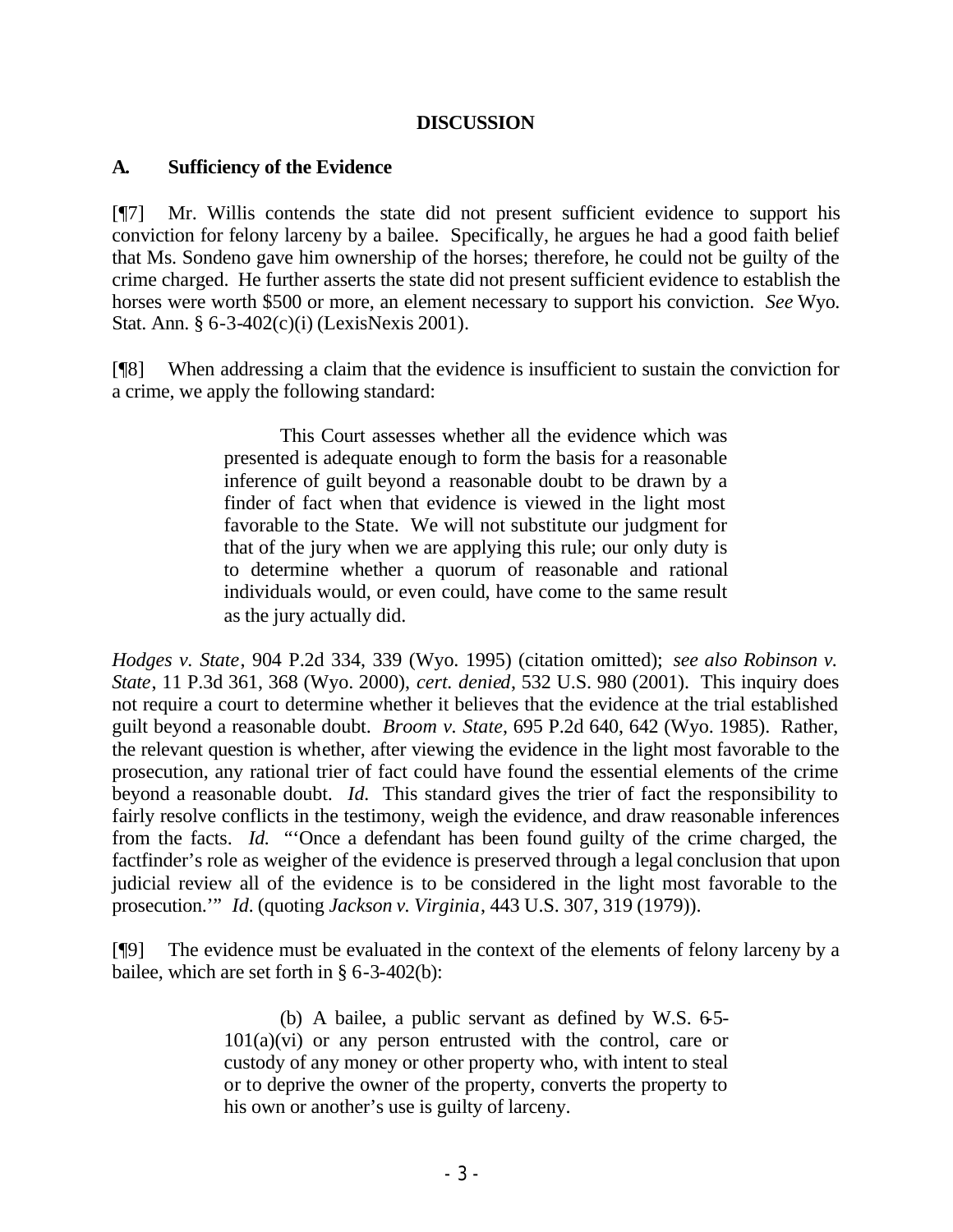To sustain Mr. Willis' conviction for felony larceny by a bailee, the state had to prove the following elements beyond a reasonable doubt:

1. On or about the  $24<sup>th</sup>$  day of August, 1996

2. In Big Horn County, Wyoming

3. The Defendant, Franklin S. Willis

4. While a bailee entrusted with the control, care or custody of any money or property

5. With intent to steal or deprive the owner of the property

6. Converted the money or property to his own use; and

7. The value of the money or property converted was \$500.00 or more.

[¶10] Mr. Willis does not dispute he sold the mares and retained the proceeds of that sale. He does dispute, however, that he was a bailee and intended to steal or deprive Ms. Sondeno of her ownership interest in the horses. We conclude sufficient evidence was presented at trial to allow a reasonable and rational jury to find the essential elements of the crime of felony larceny by a bailee beyond a reasonable doubt.

[¶11] The evidence favorable to the state consisted of testimony that in July 1995 Mr. Willis agreed to lend Ms. Sondeno \$6,500 in exchange for two geldings as interest. She then agreed to lease him several mares to breed with his paint stallions, and, in turn, his care for the horses would ease her financial concerns. In 1996, Ms. Sondeno sent the three mares that are the subject of Mr. Willis' criminal conviction to him without a bill of sale. She claims she never transferred ownership of the horses to Mr. Willis. Rather, she maintains they made an oral agreement that Mr. Willis would lease the mares for a period of almost four years and she fully expected their return at the end of the lease term.

[¶12] Meanwhile, Mr. Willis told Ms. Sondeno that the three mares passed away. After her suspicions were raised, however, she confronted Mr. Willis and learned the three mares were sold at the auction. Mr. Willis later admitted he sold the mares because they were barren and unable to breed with his stallions. This testimony was corroborated by Duane Homewood who stated that, while employed with the Wyoming Livestock Board, he performed a brand inspection for three mares that Mr. Willis intended to sell at the auction. Moreover, a sales receipt for three mares totaling \$1,291.24 was introduced.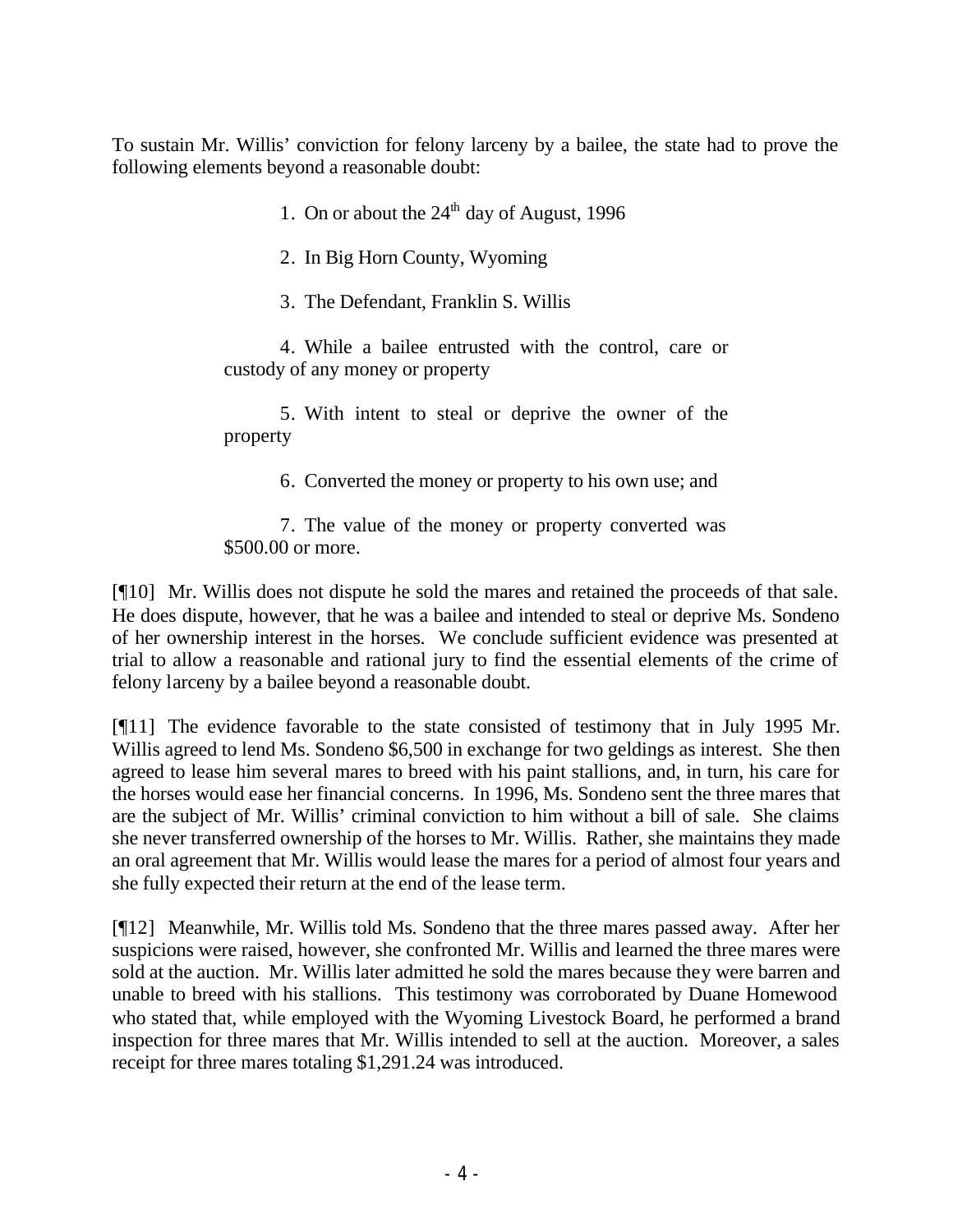[¶13] Two additional witnesses supported Ms. Sodeno's assertion that Mr. Willis was merely a bailee with no ownership interest in the horses. Both witnesses testified they had conversations with Mr. Willis, who told them he was going to use the horses for breeding purposes until Ms. Sondeno became financially secure. Mr. Willis' claim that he in good faith believed he owned the horses and therefore could not have committed the crime charged was fully presented to the jury and clearly rejected as evidenced by the guilty verdict.

[¶14] Next, Mr. Willis argues the state did not meet its burden of proving the amount of \$500 or more, a necessary element of the crime of felony larceny by a bailee. However, when the facts are viewed in a light most favorable to the state, the evidence reveals Mr. Willis sold the three mares on August 24, 1996, at the auction. He received a payment in the amount of \$1,291.24, which clearly exceeds the \$500 felony limit. Importantly, Mr. Willis admitted he sold three mares on that date, and the brand inspection records revealed three mares with the same general description as the mares in question were sent to the auction.

[¶15] Despite this evidence, Mr. Willis subsequently vacillated as to whether two of the horses he sold were in fact the particular horses underlying the state's criminal charge. He contends the testimony establishes that two of the mares at issue, Miss Pitty Pat and Hockey Jeans, were bred at the time of the sale at the auction and therefore he would not have sold them to be slaughtered on the date alleged. In support of his contention, Mr. Willis points to the introduction of a Stallion Breeding Report at trial that indicated the two mares were bred. He then notes that the sales receipt relied upon by the state confirms the remaining mare was sold for only \$310, an amount less than the requisite \$500 or more necessary to support his conviction. Again, Mr. Willis presented evidence to the jury to support his version of the events, but the jury soundly rejected it upon giving a guilty verdict.

> It is not our function to weigh the evidence for a determination as to whether or not it is sufficient to establish guilt beyond a reasonable doubt. We have consistently held that even though it is possible to draw other inferences from the evidence presented, it is the responsibility of the jury to resolve conflicts in the evidence. The factfinder--in this case, a jury- did that. The jury is entitled to weigh and disregard the evidence intended to discredit the witnesses for the State. Certainly the jury is not obligated to believe the defendant's witnesses.

*Broom*, 695 P.2d at 642 (citations omitted). The evidence could reasonably support the finding that the three mares were sold on the date alleged and the value converted was \$500 or more. In sum, we hold that the jury, as a reasonable trier of fact, could find felony larceny by a bailee beyond a reasonable doubt.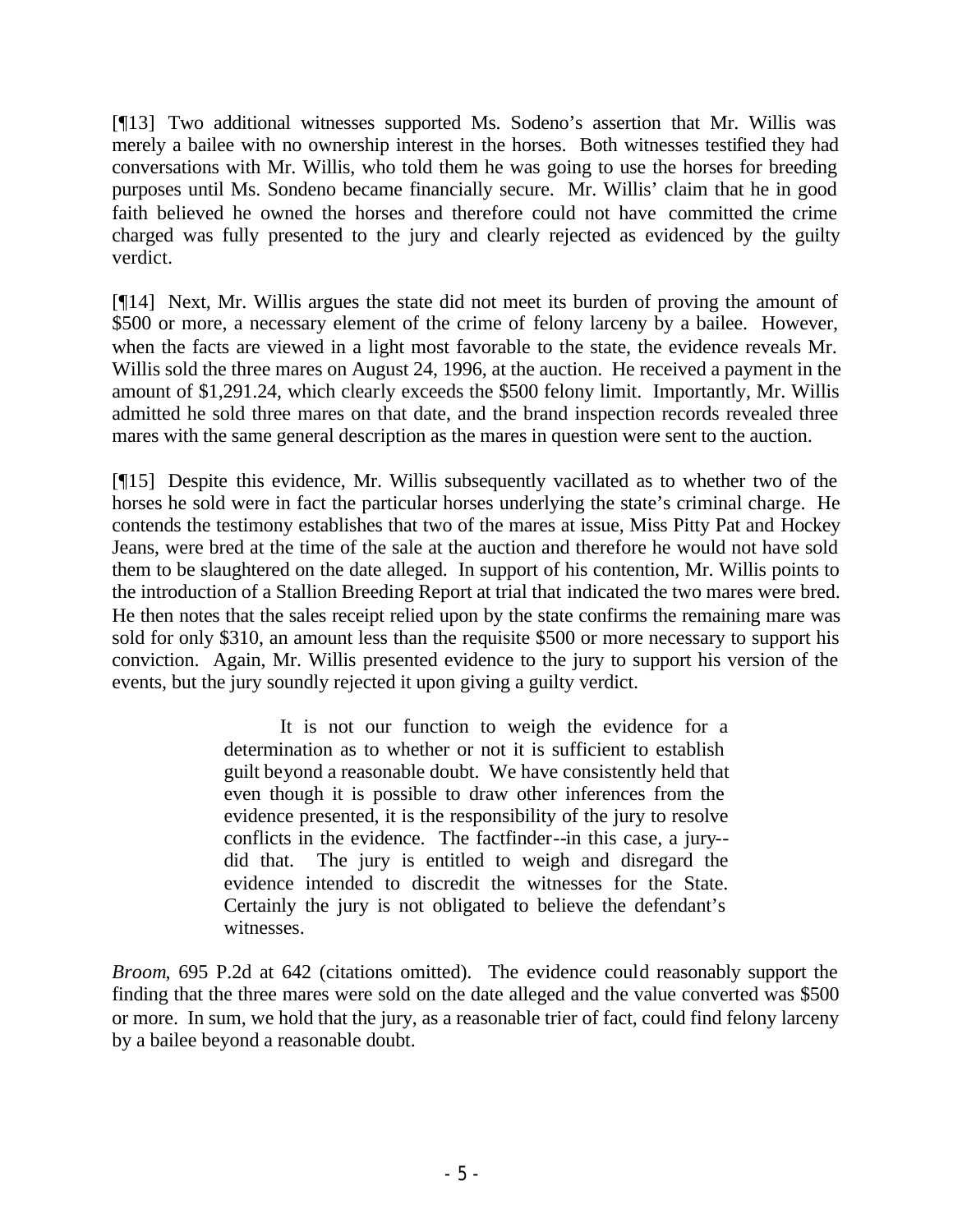## **B. Evidentiary Rulings**

[¶16] We have repeatedly articulated the standard of review for evidentiary rulings:

Evidentiary rulings are within the sound discretion of the trial court and include determinations of the adequacy of foundation and relevancy, competency, materiality, and remoteness of the evidence. This court will generally accede to the trial court's determination of the admissibility of evidence unless that court clearly abused its discretion.

*Solis v. State*, 981 P.2d 34, 36 (Wyo. 1999) (citation omitted). We have described the standard of an abuse of discretion as reaching the question of the reasonableness of the trial court's choice. Judicial discretion is a composite of many things, among which are conclusions drawn from objective criteria; it means exercising sound judgment with regard to what is right under the circumstances and without doing so arbitrarily or capriciously. "In the absence of an abuse of discretion, we will not disturb the trial court's determination." [*Griswold v. State*, 2001 WY 14, ¶7, 17 P.3d 728, ¶7 (Wyo. 2001).] The burden is on the defendant to establish such abuse.

*Skinner v. State*, 2001 WY 102, ¶25, 33 P.3d 758, ¶25 (Wyo. 2001), *cert. denied*, 2002 WL 205622 (2002) (some citations omitted).

### **C. Hearsay**

[¶17] Mr. Willis claims the trial court incorrectly permitted inadmissible hearsay when it allowed Irene Holland to testify concerning statements made by Mr. Willis' daughter-in-law, Dana Willis. In the state's case-in-chief, Ms. Willis denied having any knowledge pertaining to the final disposition of the three mares at issue. She further denied telling Ms. Sondeno and Ms. Holland that Mr. Willis took the mares to the auction. The state then called Ms. Holland to testify. Over Mr. Willis' hearsay objection, Ms. Holland recalled the discussion she and Ms. Sondeno had with Ms. Willis. Ms. Holland testified that Ms. Willis stated Mr. Willis was taking the three mares to the sale. Mr. Willis claims error resulted when the state improperly impeached its own witness, Ms. Willis.

 [¶18] First, any party may attack a witness' credibility, including the party calling the witness. W.R.E. 607. Thus, the fact that the state called Ms. Willis is of no import. Prior inconsistent statements are admissible under W.R.E. 613(b) to impeach by contradiction a witness' trial testimony. W.R.E. 613(b) provides: "Extrinsic evidence of a prior inconsistent statement by a witness is not admissible unless the witness is afforded an opportunity to explain or deny the same and the opposite party is afforded an opportunity to interrogate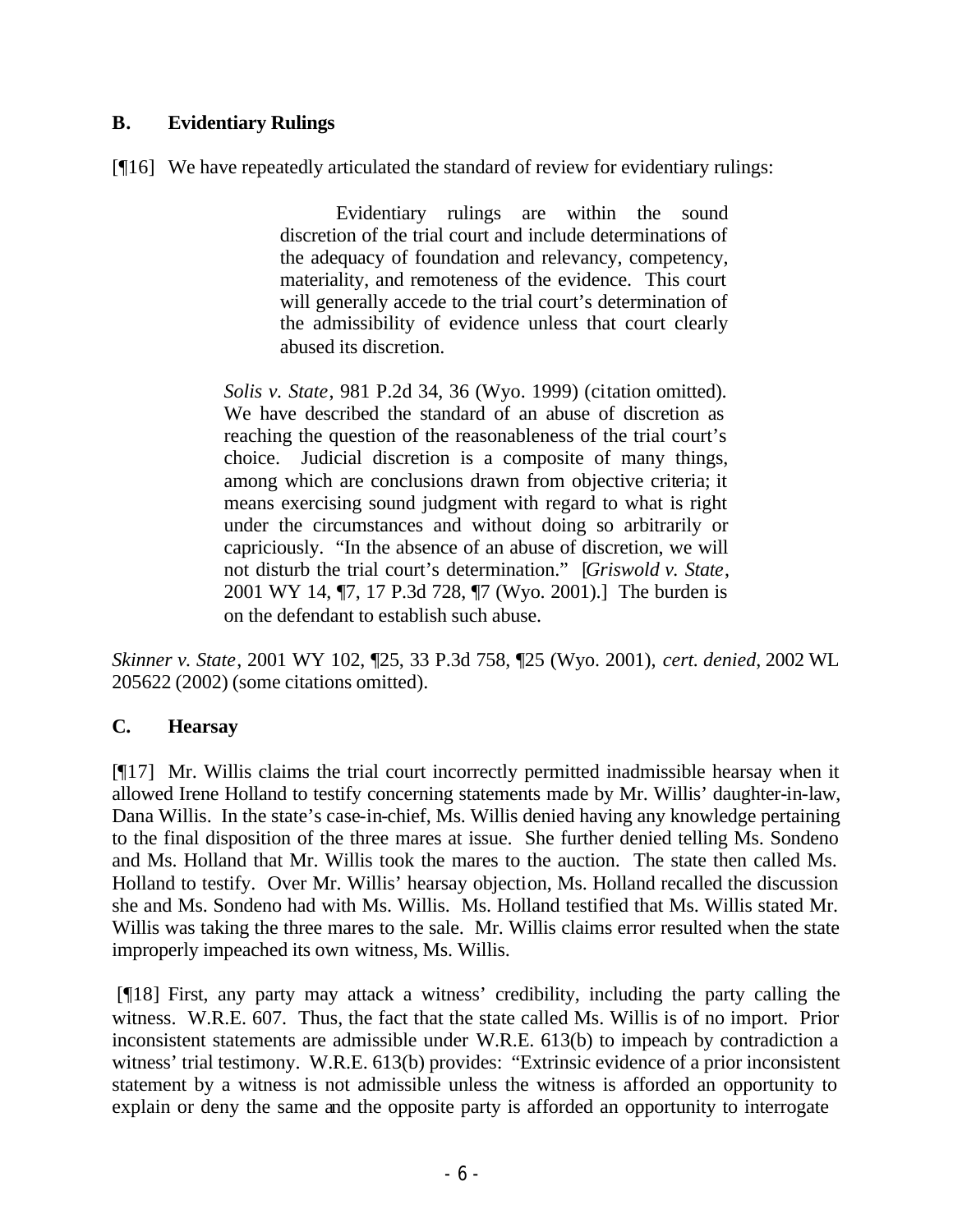him thereon, or the interests of justice otherwise require." This rule applies when two statements–one made at trial and one made previously–are irreconcilably at odds. In such an event, counsel is permitted to show the discrepancy by extrinsic evidence, if necessary. *United States v. Winchenbach*, 197 F.3d 548, 558 (1st Cir. 1999). The purpose of this type of impeachment evidence is to show a witness to be generally capable of making errors in his testimony. 3A John Henry Wigmore, Evidence § 1017 (Chadbourn rev. 1970). In doing so, counsel can resort to the witness' own prior statements in which that witness has given a contrary version. *Id.*

[¶19] Prior statements made by a witness are not hearsay if the declarant testifies at the trial and is subject to cross-examination concerning the statements. W.R.E. 801(d)(1). The use of a prior inconsistent statement is not inadmissible hearsay because it is not offered for the truth of the matter asserted. Rather, it is used as a tool to compare both statements and conclude that the declarant has erred in making one or the other without determining which statement is erroneous. 3A John Henry Wigmore, Evidence § 1018 (Chadbourn rev. 1970).

[¶20] Ms. Holland's testimony properly falls within the scope of the Wyoming Rules of Evidence. The state asked Ms. Willis whether she could recall previously stating the three mares were sent to the auction. She was afforded an opportunity to explain or deny the prior inconsistent statement and denied ever making such a statement or knowing what ultimately happened to the horses. The defense then had full opportunity to explore the issue during her cross-examination. Next, the state used extrinsic evidence–Ms. Holland's testimony–to impeach Ms. Willis. Ms. Holland testified that Ms. Willis stated the three mares were sent to the auction. The state was entitled to introduce prior statements made by Ms. Willis that were inconsistent with her trial testimony. Therefore, we conclude the trial court did not abuse its discretion in permitting the impeachment evidence.

## **D. Documents**

[¶21] Next, Mr. Willis claims the trial court improperly declined to admit two Jockey Club certificates of foal registration. The first certificate he sought to introduce allegedly indicated Ms. Sondeno transferred ownership of one of her horses–Cherry Labon–to him on September 1, 1989. The state objected to the admission of the certificate on relevancy grounds, and the trial court sustained the objection. The second certificate indicated Ms. Sondeno transferred ownership of another horse–Toy Trader–to him on August 1, 1995. He asserts the introduction of both certificates would have bolstered his theory that Ms. Sondeno intended to transfer ownership of all the horses that he took from her property over time, including the three mares at issue.

[¶22] As to the second certificate, the record does not reflect whether the trial court overruled or sustained the state's relevancy objection. The record only reveals that the certificate was offered at trial, the state objected to its admissibility, and, following a recess, the certificate was never mentioned again. We agree with the state that the trial court's failure to make a ruling on the record precludes this court from determining whether the trial court abused its discretion. As a proponent of the evidence, the defense should have asked